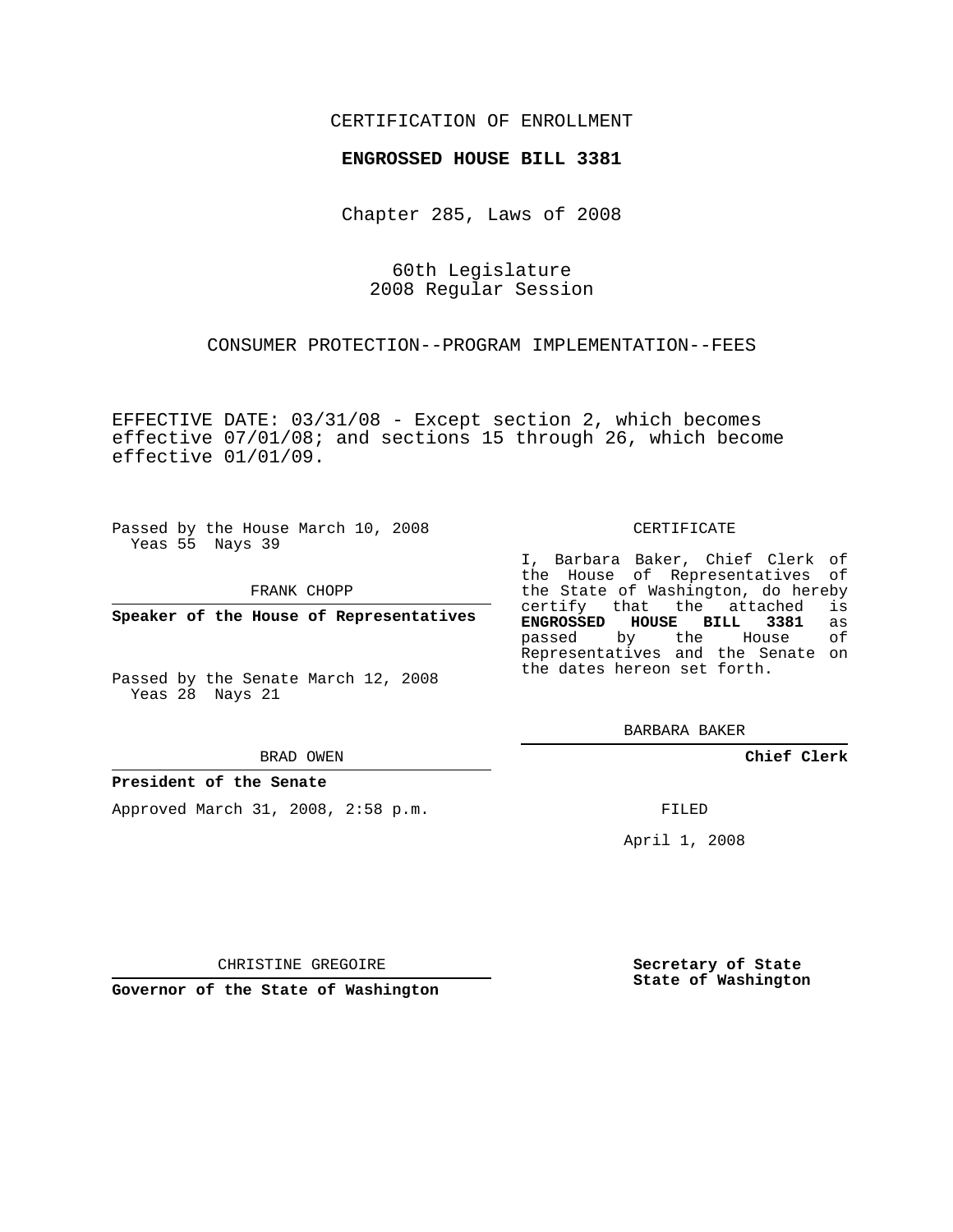## **ENGROSSED HOUSE BILL 3381** \_\_\_\_\_\_\_\_\_\_\_\_\_\_\_\_\_\_\_\_\_\_\_\_\_\_\_\_\_\_\_\_\_\_\_\_\_\_\_\_\_\_\_\_\_

\_\_\_\_\_\_\_\_\_\_\_\_\_\_\_\_\_\_\_\_\_\_\_\_\_\_\_\_\_\_\_\_\_\_\_\_\_\_\_\_\_\_\_\_\_

Passed Legislature - 2008 Regular Session

**State of Washington 60th Legislature 2008 Regular Session**

**By** Representative Sommers

 AN ACT Relating to fees to implement programs that protect and improve Washington's health, safety, education, employees, and consumers; amending RCW 39.12.070, 43.22.434, 70.74.137, 70.74.140, 70.74.142, 70.74.144, 70.74.146, 70.74.360, 15.58.070, 15.58.180, 15.58.200, 15.58.205, 15.58.210, 15.58.220, 17.21.070, 17.21.110, 17.21.122, 17.21.126, 17.21.129, and 17.21.220; adding a new section to chapter 70.74 RCW; adding new sections to chapter 18.130 RCW; adding a new section to chapter 18.84 RCW; adding a new section to chapter 16.36 9 RCW; adding a new section to chapter 18.185 RCW; creating new sections; providing effective dates; and declaring an emergency.

BE IT ENACTED BY THE LEGISLATURE OF THE STATE OF WASHINGTON:

 NEW SECTION. **Sec. 1.** To protect taxpayers, many state programs require the costs of licensing, registration, certification, and related government services to be borne by the profession or industry that uses the services, rather than by the taxpaying public as a whole. State standards that govern the professional duties of these industries are intended to protect the general public by safeguarding health, safety, employees, and consumers. The legislative approval of the fees and fee increases in this act is intended to ensure that the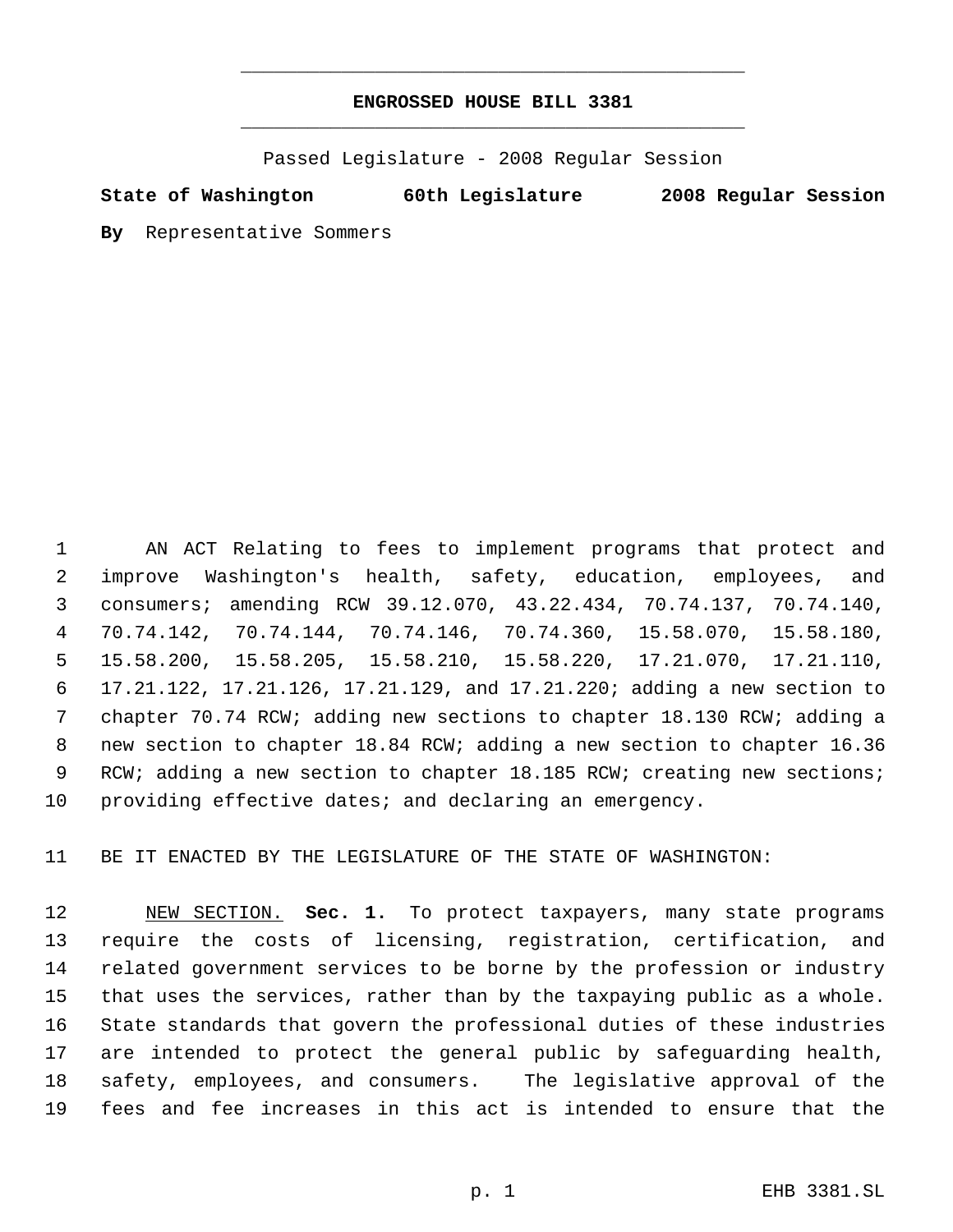general public is not assessed these costs while also providing adequate funding to statutory programs that safeguard and improve Washington's health, safety, employees, and consumers.

 **Sec. 2.** RCW 39.12.070 and 2006 c 230 s 1 are each amended to read as follows:

 DEPARTMENT OF LABOR AND INDUSTRIES--PREVAILING WAGE--CERTIFICATION OF AFFIDAVITS. The department of labor and industries may charge fees to awarding agencies on public works for the approval of statements of intent to pay prevailing wages and the certification of affidavits of wages paid. The department may also charge fees to persons or organizations requesting the arbitration of disputes under RCW 39.12.060. The amount of the fees shall be established by rules adopted by the department under the procedures in the administrative procedure act, chapter 34.05 RCW. The fees shall apply to all approvals, certifications, and arbitration requests made after the effective date of the rules. All fees shall be deposited in the public works administration account. The department may refuse to arbitrate for contractors, subcontractors, persons, or organizations which have not paid the proper fees. The department may, if necessary, request the attorney general to take legal action to collect delinquent fees.

 The department shall set the fees permitted by this section at a level that generates revenue that is as near as practicable to the amount of the appropriation to administer this chapter, including, but not limited to, the performance of adequate wage surveys, and to investigate and enforce all alleged violations of this chapter, including, but not limited to, incorrect statements of intent to pay prevailing wage, incorrect certificates of affidavits of wages paid, and wage claims, as provided for in this chapter and chapters 49.48 and 49.52 RCW. However, the fees charged for the approval of statements of intent to pay prevailing wages and the certification of affidavits of 31 wages paid shall be ((no greater than twenty-five)) forty dollars.

 NEW SECTION. **Sec. 3.** Section 2 of this act takes effect July 1, 2008.

 **Sec. 4.** RCW 43.22.434 and 2005 c 274 s 296 are each amended to read as follows: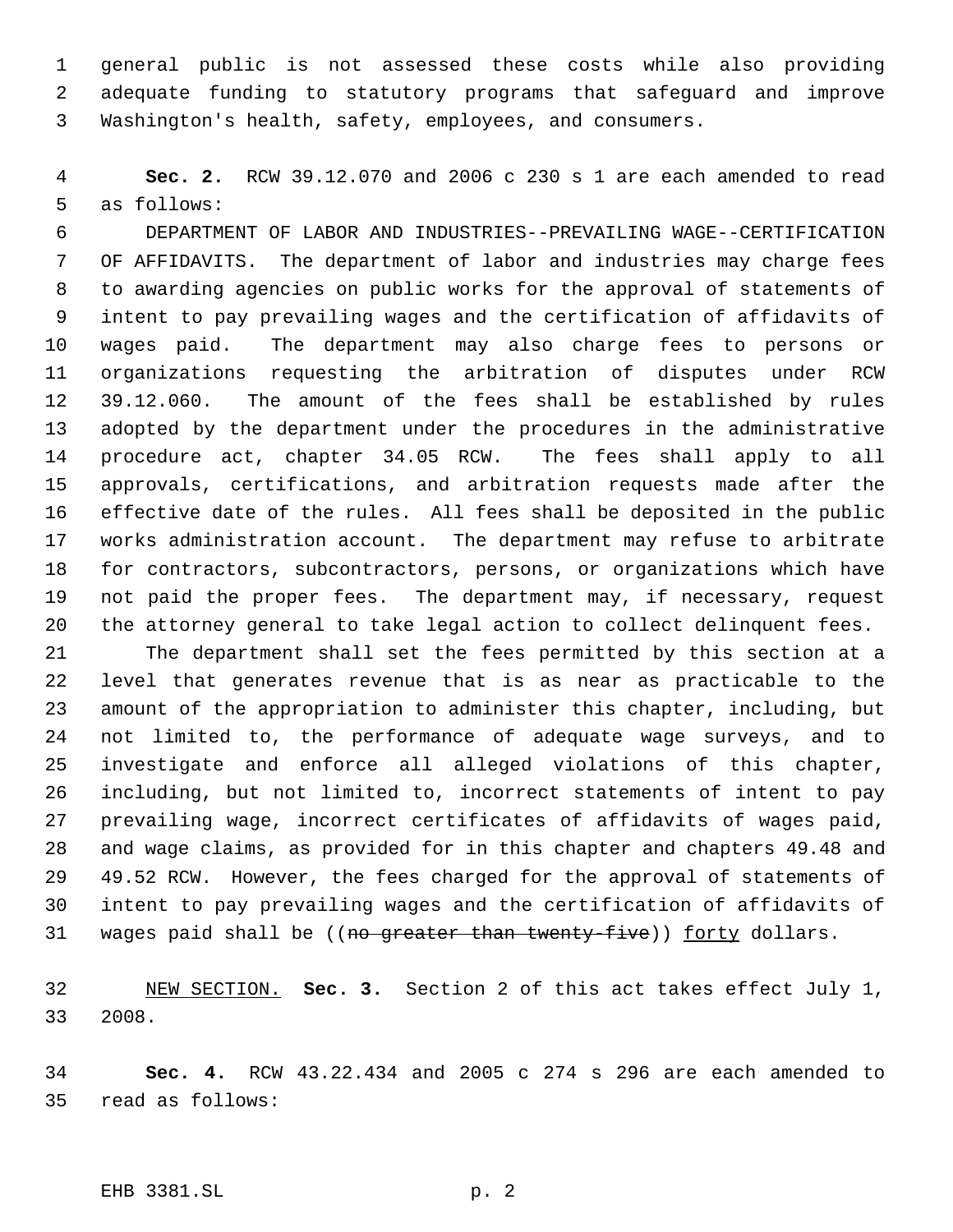DEPARTMENT OF LABOR AND INDUSTRIES--FACTORY ASSEMBLED STRUCTURES/MOBILE/MANUFACTURED HOMES. (1) The director or the director's authorized representative may conduct such inspections, investigations, and audits as may be necessary to adopt or enforce manufactured and mobile home, commercial coach, conversion vending units, medical units, recreational vehicle, park trailer, factory built housing, and factory built commercial structure rules adopted under the authority of this chapter or to carry out the director's duties under this chapter.

 (2) For purposes of enforcement of this chapter, persons duly designated by the director upon presenting appropriate credentials to the owner, operator, or agent in charge may:

 (a) At reasonable times and without advance notice enter any factory, warehouse, or establishment in which manufactured and mobile homes, commercial coaches, conversion vending units, medical units, recreational vehicles, park trailers, factory built housing, and factory built commercial structures are manufactured, stored, or held for sale;

 (b) At reasonable times, within reasonable limits, and in a reasonable manner inspect any factory, warehouse, or establishment as required to comply with the standards adopted by the secretary of housing and urban development under the national manufactured home construction and safety standards act of 1974. Each inspection shall 24 be commenced and completed with reasonable promptness; and

 (c) As requested by an owner of a conversion vending unit or medical unit, inspect an alteration.

 (3) For purposes of determining compliance with this chapter's permitting requirements for alterations of mobile and manufactured homes, the department may audit the records of a contractor as defined in chapter 18.27 RCW or RCW 18.106.020(1) or an electrical contractor as defined in RCW 19.28.006 when the department has reason to believe that a violation of the permitting requirements has occurred. The department shall adopt rules implementing the auditing procedures. Information obtained from a contractor through an audit authorized by this subsection is confidential and not open to public inspection under chapter 42.56 RCW.

37 (4)(( $\frac{1}{a}$ )) The department shall set a schedule of fees by rule which will cover the costs incurred by the department in the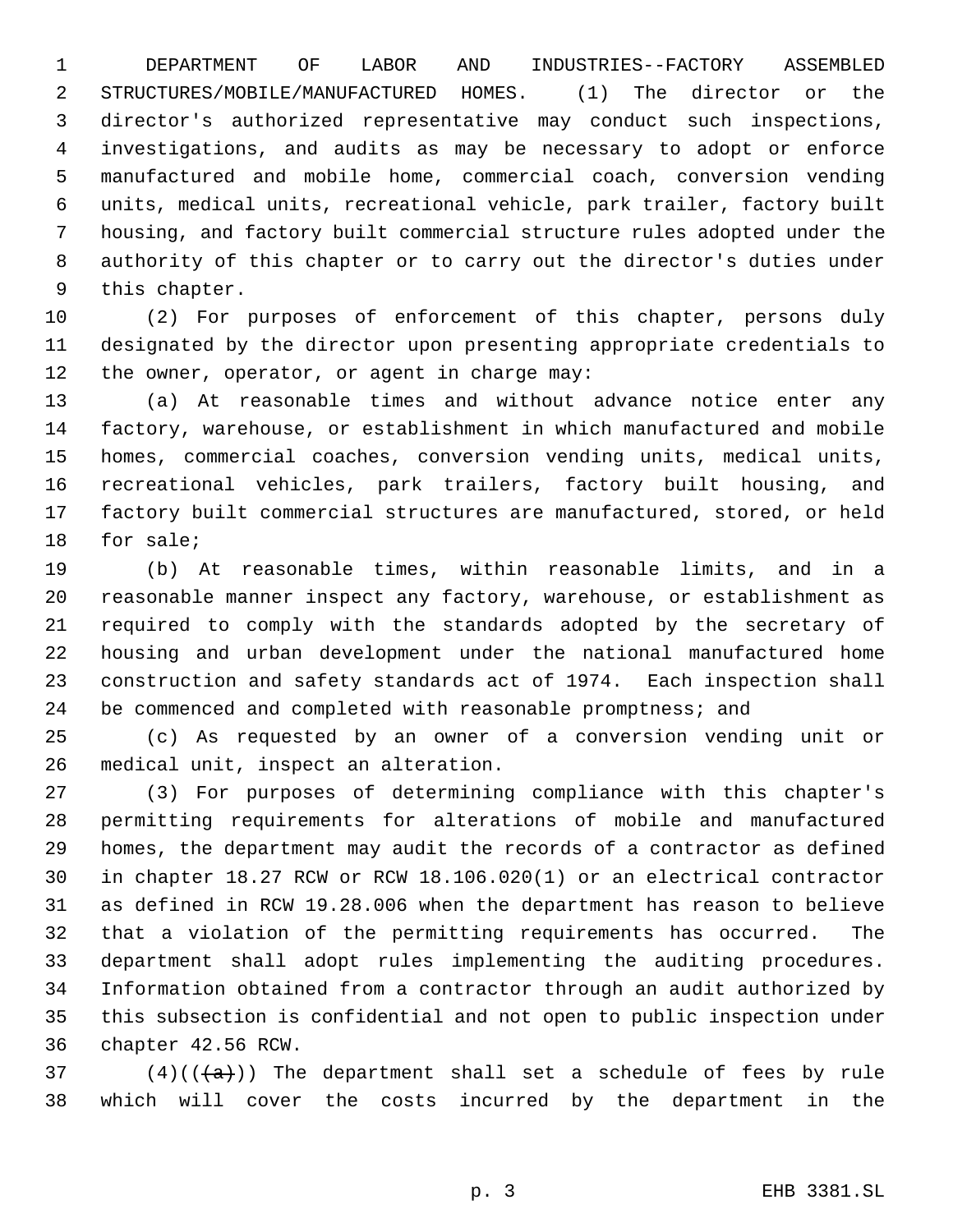administration of RCW 43.22.335 through 43.22.490, and is hereby 2 authorized to do so pursuant to RCW 43.135.055. The department shall use fees set under this subsection only for the administration of RCW 43.22.335 through 43.22.490. The department may waive mobile/manufactured home alteration permit fees for indigent permit applicants.

 7 (((b)(i) Until April 1, 2009, subject to (a) of this subsection, 8 the department may adopt by rule a temporary statewide fee schedule 9 that decreases fees for mobile/manufactured home alteration permits and 10 increases fees for factory-built housing and commercial structures plan 11 review and inspection services.

12 (ii) Effective April 1, 2009, the department must adopt a new fee 13 schedule that is the same as the fee schedule that was in effect 14 immediately prior to the temporary fee schedule authorized in  $(b)(i)$  of 15 this subsection. However, the new fee schedule must be adjusted by the 16 fiscal growth factors not applied during the period that the temporary 17 fee schedule was in effect.))

18 **Sec. 5.** RCW 70.74.137 and 1988 c 198 s 12 are each amended to read 19 as follows:

 DEPARTMENT OF LABOR AND INDUSTRIES--EXPLOSIVES. Every person applying for a purchaser's license, or renewal thereof, shall pay an 22 annual license fee of  $((five))$  twenty-five dollars. The director of labor and industries may adjust the amount of the license fee to reflect the administrative costs of the department. The fee shall not 25 exceed ((fifteen)) one hundred dollars.

 Said license fee shall accompany the application and shall be transmitted by the department to the state treasurer: PROVIDED, That if the applicant is denied a purchaser's license the license fee shall be returned to said applicant by registered mail.

30 **Sec. 6.** RCW 70.74.140 and 1988 c 198 s 13 are each amended to read 31 as follows:

 DEPARTMENT OF LABOR AND INDUSTRIES--EXPLOSIVES. Every person engaging in the business of keeping or storing of explosives shall pay an annual license fee for each magazine maintained, to be graduated by the department of labor and industries according to the quantity kept 36 or stored therein, of  $((\text{ten}))$  fifty dollars. The director of labor and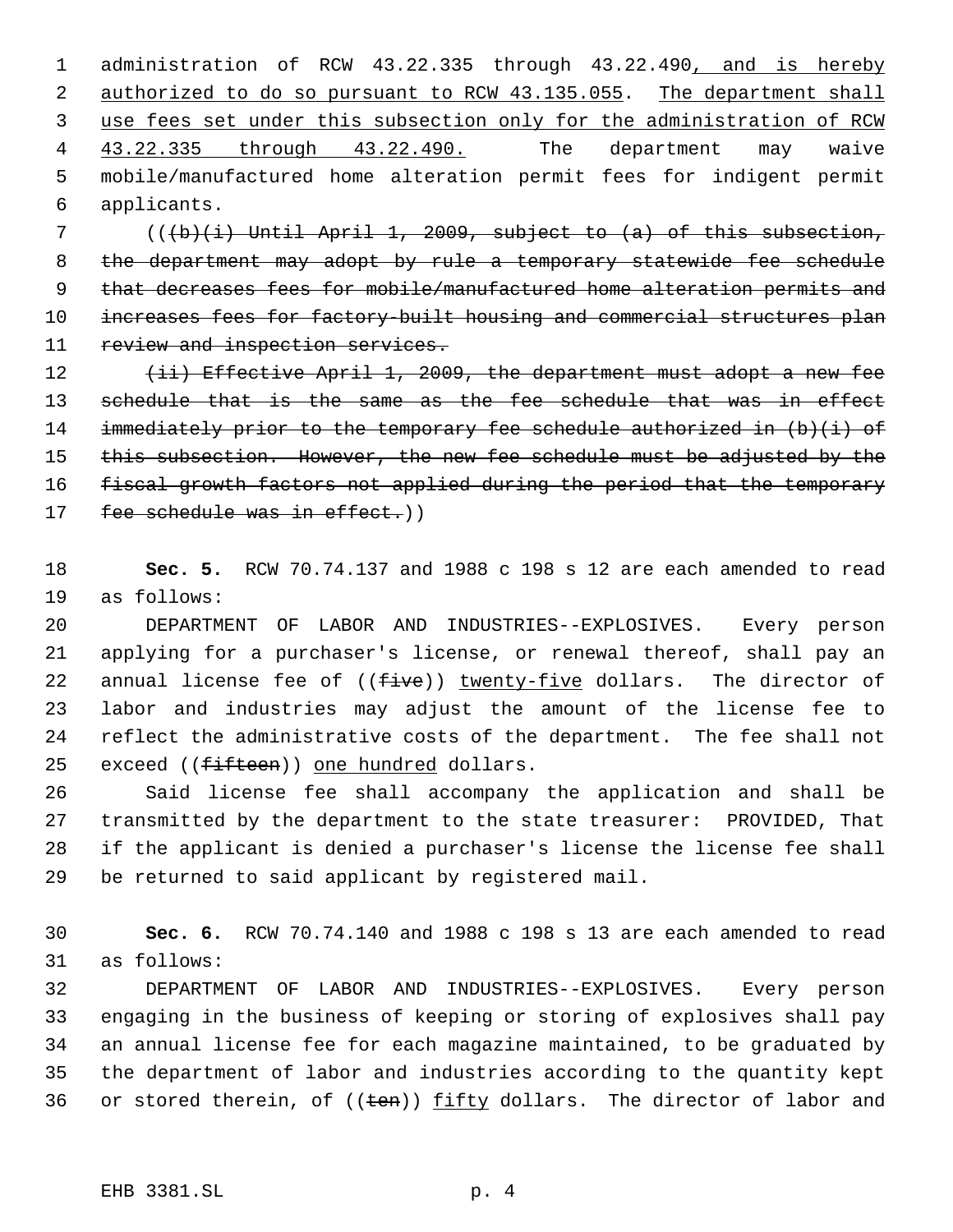industries may adjust the amount of the license fee to reflect the administrative costs of the department. The fee shall not exceed ((one)) four hundred dollars.

 Said license fee shall accompany the application and shall be transmitted by the department to the state treasurer.

 **Sec. 7.** RCW 70.74.142 and 1988 c 198 s 14 are each amended to read as follows:

 DEPARTMENT OF LABOR AND INDUSTRIES--EXPLOSIVES. Every person applying for a user's license, or renewal thereof, under this chapter 10 shall pay an annual license fee of ((five)) fifty dollars. The director of labor and industries may adjust the amount of the license fee to reflect the administrative costs of the department. The fee 13 shall not exceed ((fifteen)) two hundred dollars.

14 Said license fee shall accompany the application, and be ((turned 15 over)) transmitted by the department to the state treasurer: PROVIDED, That if the applicant is denied a user's license the license fee shall be returned to said applicant by registered mail.

 **Sec. 8.** RCW 70.74.144 and 1988 c 198 s 15 are each amended to read as follows:

 DEPARTMENT OF LABOR AND INDUSTRIES--EXPLOSIVES. Every person engaged in the business of manufacturing explosives shall pay an annual 22 license fee of ((twenty-five)) fifty dollars. The director of labor and industries may adjust the amount of the license fee to reflect the administrative costs of the department. The fee shall not exceed  $((fiff+y))$  two hundred dollars.

 Businesses licensed to manufacture explosives are not required to have a dealer's license, but must comply with all of the dealer requirements of this chapter when they sell explosives.

 The license fee shall accompany the application and shall be transmitted by the department to the state treasurer.

 **Sec. 9.** RCW 70.74.146 and 1988 c 198 s 16 are each amended to read as follows:

 DEPARTMENT OF LABOR AND INDUSTRIES--EXPLOSIVES. Every person engaged in the business of selling explosives shall pay an annual 35 license fee of ((twenty five)) fifty dollars. The director of labor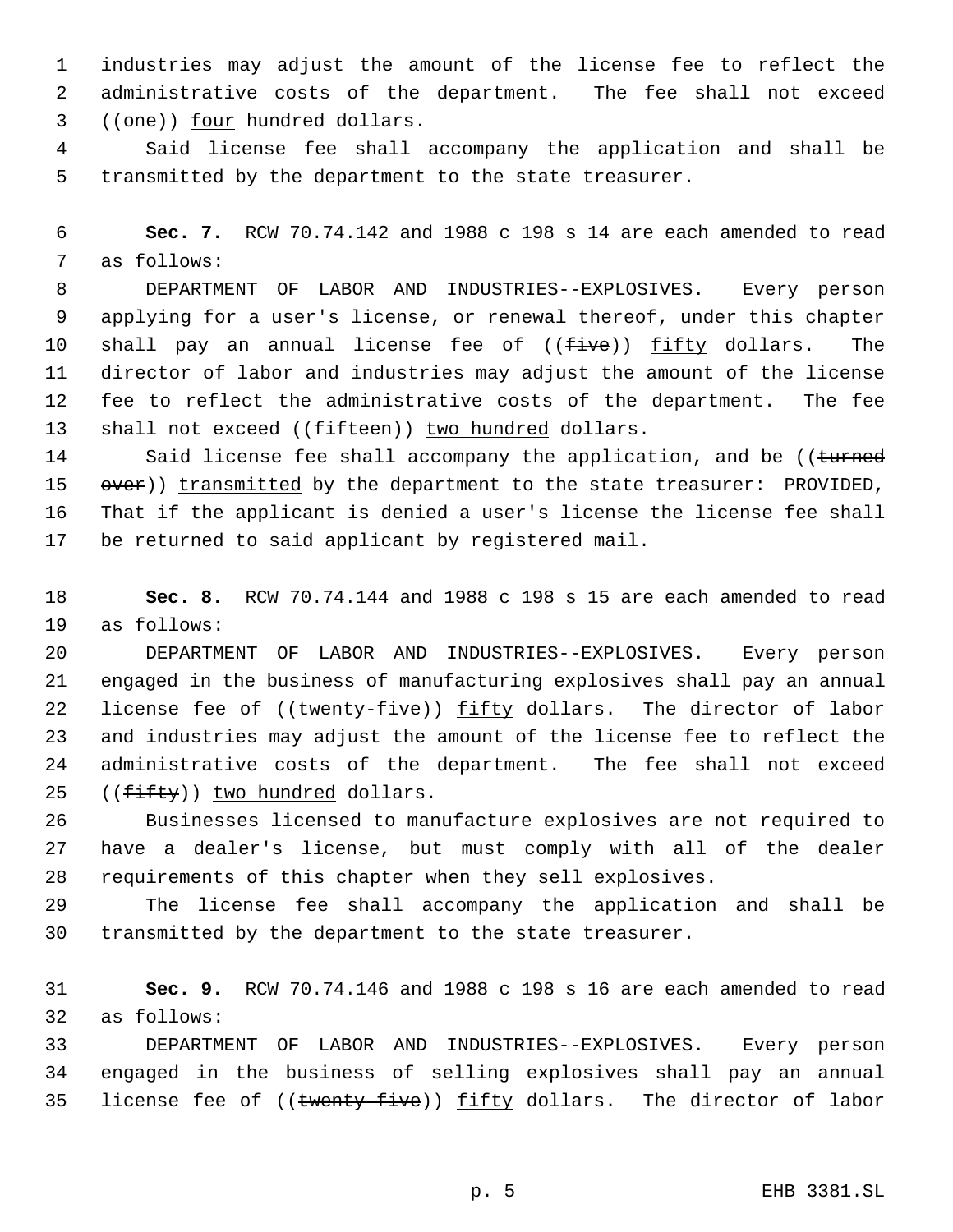and industries may adjust the amount of the license fee to reflect the administrative costs of the department. The fee shall not exceed 3 ((fifty)) two hundred dollars.

 Businesses licensed to sell explosives must comply with all of the dealer requirements of this chapter.

 The license fee shall accompany the application and shall be transmitted by the department to the state treasurer.

 **Sec. 10.** RCW 70.74.360 and 1988 c 198 s 3 are each amended to read as follows:

 DEPARTMENT OF LABOR AND INDUSTRIES--EXPLOSIVES. (1) The director of labor and industries shall require, as a condition precedent to the original issuance or renewal of any explosive license, fingerprinting and criminal history record information checks of every applicant. In the case of a corporation, fingerprinting and criminal history record information checks shall be required for the management officials directly responsible for the operations where explosives are used if such persons have not previously had their fingerprints recorded with the department of labor and industries. In the case of a partnership, 19 fingerprinting and criminal history record information checks shall be required of all general partners. Such fingerprints as are required by the department of labor and industries shall be submitted on forms provided by the department to the identification section of the Washington state patrol and to the identification division of the federal bureau of investigation in order that these agencies may search their records for prior convictions of the individuals fingerprinted. The Washington state patrol shall provide to the director of labor and industries such criminal record information as the director may request. The applicant shall give full cooperation to the department of labor and industries and shall assist the department of labor and industries in all aspects of the fingerprinting and criminal history 31 record information check. The applicant ( $(\text{max})$ ) shall be required to 32 pay  $((a))$  the current federal and state fee  $((not-to-exceed+wert)$  dollars to the agency that performs the fingerprinting and criminal history process)) for fingerprint-based criminal history background checks.

 (2) The director of labor and industries shall not issue a license to manufacture, purchase, store, use, or deal with explosives to: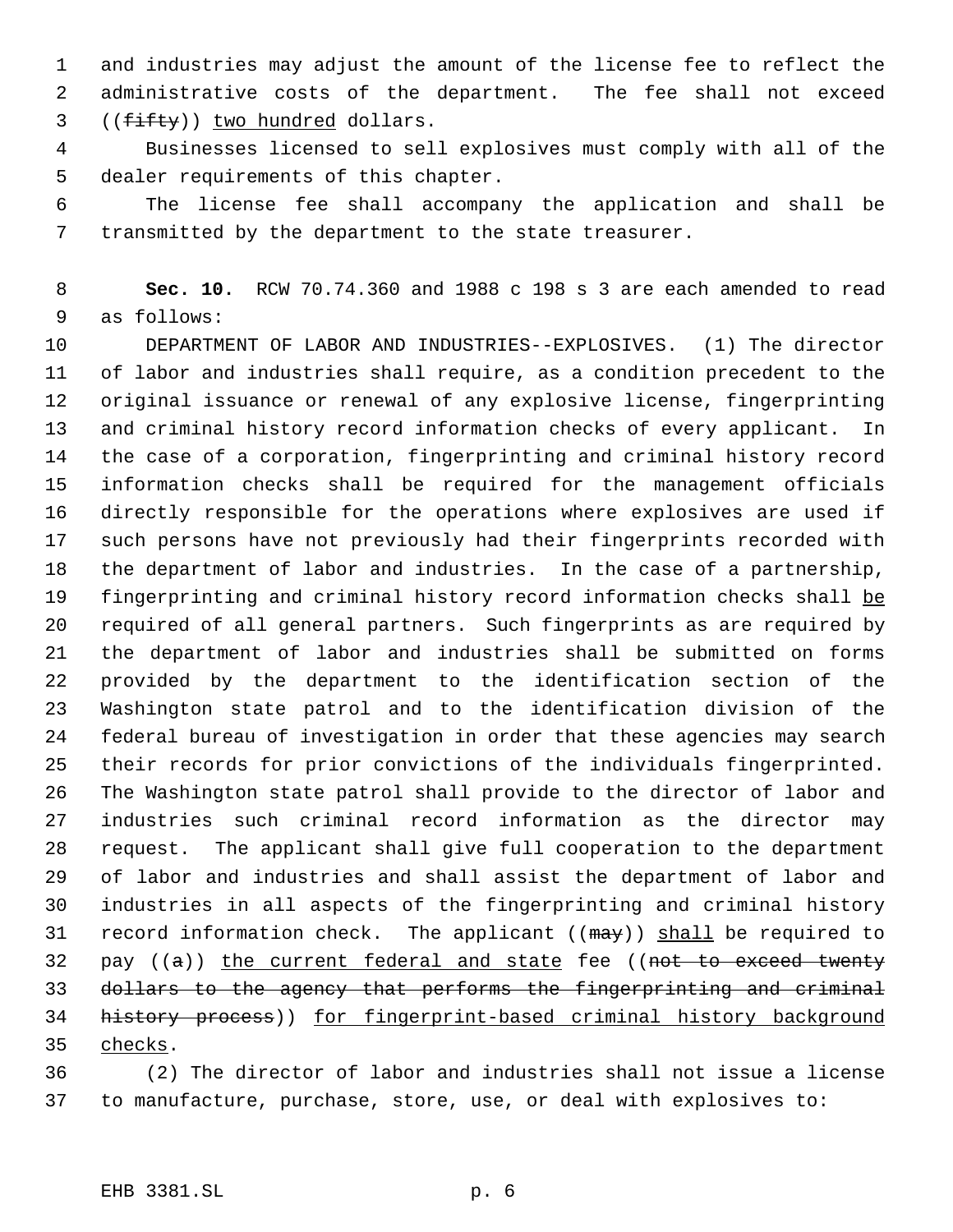- 
- (a) Any person under twenty-one years of age;

 (b) Any person whose license is suspended or whose license has been revoked, except as provided in RCW 70.74.370;

 (c) Any person who has been convicted in this state or elsewhere of a violent offense as defined in RCW 9.94A.030, perjury, false swearing, or bomb threats or a crime involving a schedule I or II controlled substance, or any other drug or alcohol related offense, unless such other drug or alcohol related offense does not reflect a drug or alcohol dependency. However, the director of labor and industries may issue a license if the person suffering a drug or alcohol related dependency is participating in or has completed an alcohol or drug recovery program acceptable to the department of labor and industries and has established control of their alcohol or drug dependency. The director of labor and industries shall require the applicant to provide proof of such participation and control; or

 (d) Any person who has previously been adjudged to be mentally ill or insane, or to be incompetent due to any mental disability or disease and who has not at the time of application been restored to competency.

 (3) The director of labor and industries may establish reasonable licensing fees for the manufacture, dealing, purchase, use, and storage of explosives.

 NEW SECTION. **Sec. 11.** A new section is added to chapter 70.74 RCW to read as follows:

 DEPARTMENT OF LABOR AND INDUSTRIES--EXPLOSIVES. All funds collected by the department under RCW 70.74.137 through 70.74.146 and 70.74.360 shall be transferred to the state treasurer for deposit into the accident and medical aid funds under RCW 51.44.010 and 51.44.020.

 NEW SECTION. **Sec. 12.** A new section is added to chapter 18.130 RCW to read as follows:

 DEPARTMENT OF HEALTH--HEALTH PROFESSIONS BACKGROUND CHECKS. In accordance with RCW 43.135.055, to implement the background check activities conducted pursuant to RCW 18.130.--- (section 7 of Fourth Substitute House Bill No. 1103, health professions), the department may establish fees as necessary to recover the cost of these activities and, except as precluded by RCW 43.70.110, the department shall require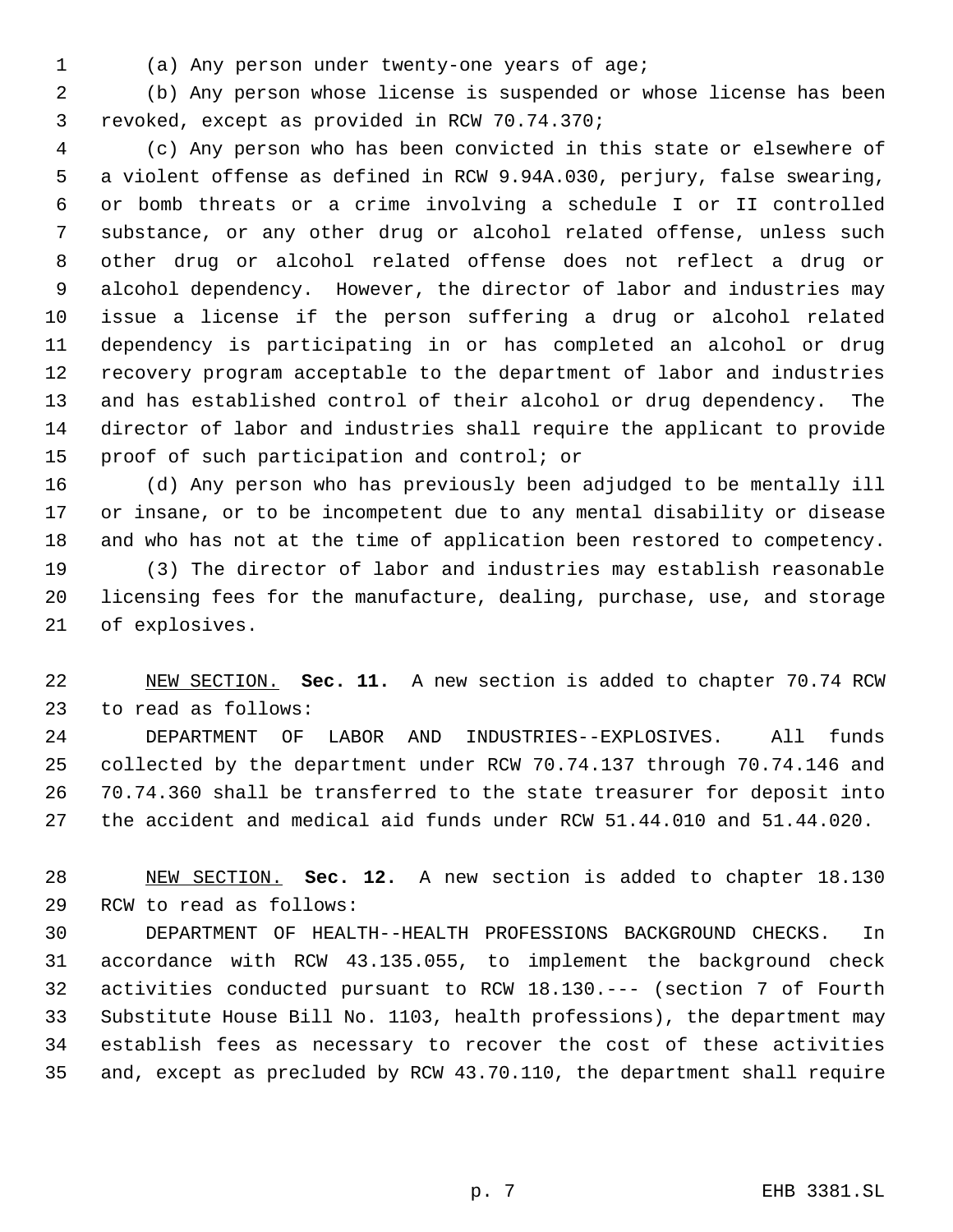applicants to submit the required fees along with other information required by the state patrol.

 NEW SECTION. **Sec. 13.** A new section is added to chapter 18.130 RCW to read as follows: DEPARTMENT OF HEALTH--HEALTH PROFESSIONS. In accordance with RCW 43.135.055, the department may annually increase application and renewal fees as necessary to recover the cost of implementing the administrative and disciplinary provisions of chapter . . ., Laws of 2008 (Fourth Substitute House Bill No. 1103)).

 NEW SECTION. **Sec. 14.** A new section is added to chapter 18.84 RCW to read as follows:

 DEPARTMENT OF HEALTH--RADIOLOGY ASSISTANTS. In accordance with RCW 43.135.055, the department may establish application, certification, and renewal fees as necessary to recover the cost of implementing chapter . . ., Laws of 2008 (Substitute House Bill No. 6439, radiology assistants).

 **Sec. 15.** RCW 15.58.070 and 2002 c 274 s 3 are each amended to read as follows:

 DEPARTMENT OF AGRICULTURE--PESTICIDE FEES. (1) All registrations issued by the department expire December 31st of the following year except that registrations issued by the department to a registrant who is applying to register an additional pesticide during the second year of the registrant's registration period shall expire December 31st of that year.

25 (2) An application for registration ((shall)) must be accompanied 26 by a fee of  $((\text{two}))$  three hundred ninety dollars for each pesticide, except that a registrant who is applying to register an additional pesticide during the year the registrant's registration expires shall 29 pay a fee of one hundred ((forty-five)) ninety-five dollars for each additional pesticide.

31 (3) Fees ((shall)) must be deposited in the agricultural local fund to support the activities of the pesticide program within the department.

 (4) Any registration approved by the director and in effect on the last day of the registration period, for which a renewal application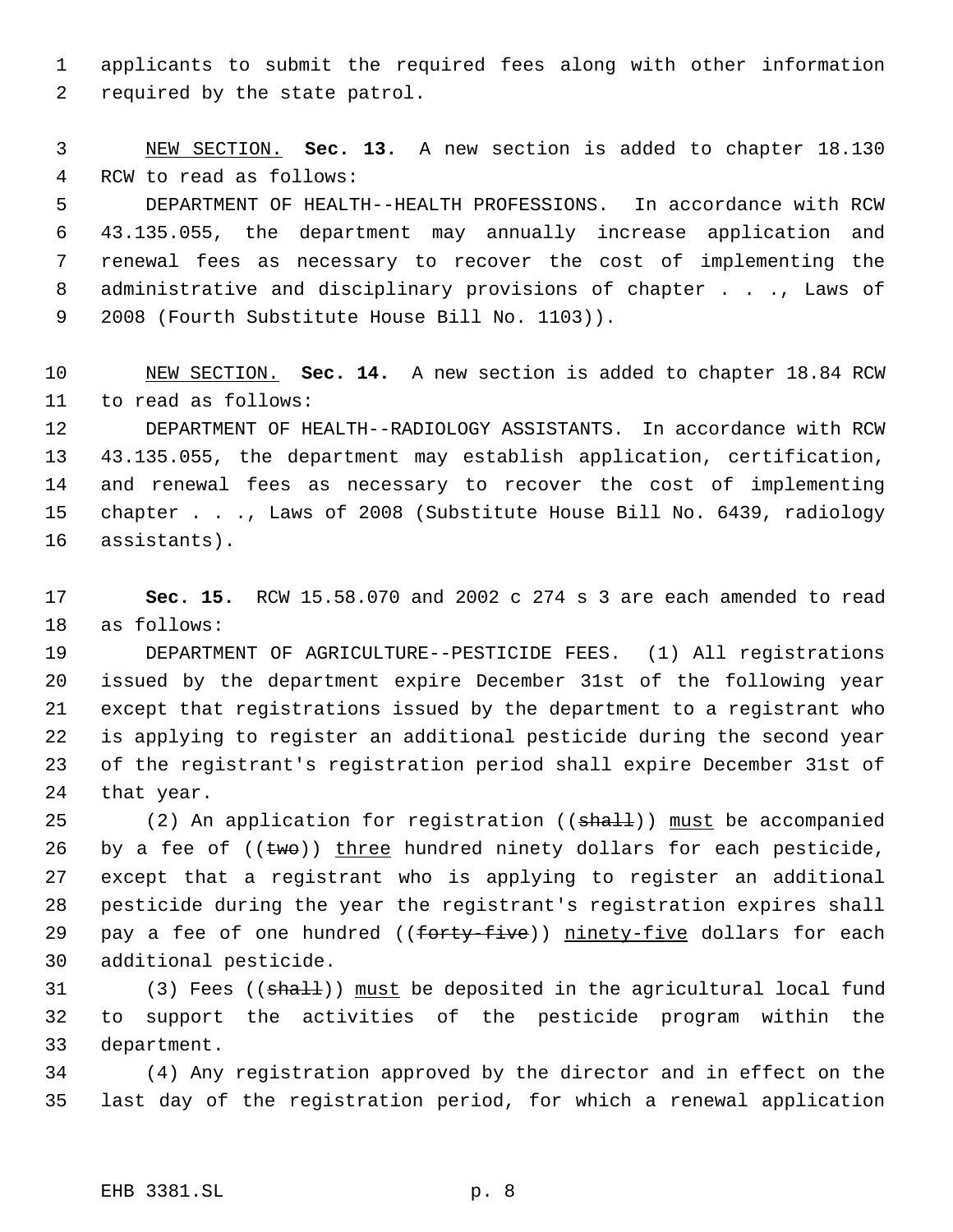has been made and the proper fee paid, continues in full force and effect until the director notifies the applicant that the registration has been renewed, or otherwise denied in accord with the provision of RCW 15.58.110.

 **Sec. 16.** RCW 15.58.180 and 1997 c 242 s 4 are each amended to read as follows:

 DEPARTMENT OF AGRICULTURE--PESTICIDE FEES. (1) Except as provided in subsections (4) and (5) of this section, it is unlawful for any person to act in the capacity of a pesticide dealer or advertise as or assume to act as a pesticide dealer without first having obtained an 11 annual license from the director. The license ((shall)) expires on the master license expiration date. A license is required for each location or outlet located within this state from which pesticides are distributed. A manufacturer, registrant, or distributor who has no pesticide dealer outlet licensed within this state and who distributes 16 ((such)) pesticides directly into this state ((shall)) must obtain a pesticide dealer license for his or her principal out-of-state location 18 or outlet, but such a licensed out-of-state pesticide dealer is exempt from the pesticide dealer manager requirements.

20 (2) Application for a license ((shall)) must be accompanied by a 21 fee of  $((fiff)y)$  sixty-seven dollars and  $((shall))$  must be made through 22 the master license system and  $((shath))$  must include the full name of the person applying for the license and the name of the individual within the state designated as the pesticide dealer manager. If the applicant is a partnership, association, corporation, or organized group of persons, the full name of each member of the firm or partnership or the names of the officers of the association or 28 corporation ((shall)) must be given on the application. The 29 application ((shall further)) must state the principal business address of the applicant in the state and elsewhere, the name of a person domiciled in this state authorized to receive and accept service of summons of legal notices of all kinds for the applicant, and any other necessary information prescribed by the director.

 (3) It is unlawful for any licensed dealer outlet to operate without a pesticide dealer manager who has a license of qualification. ((The department shall be notified forthwith of any change in the 37 pesticide dealer manager designee during the licensing period.))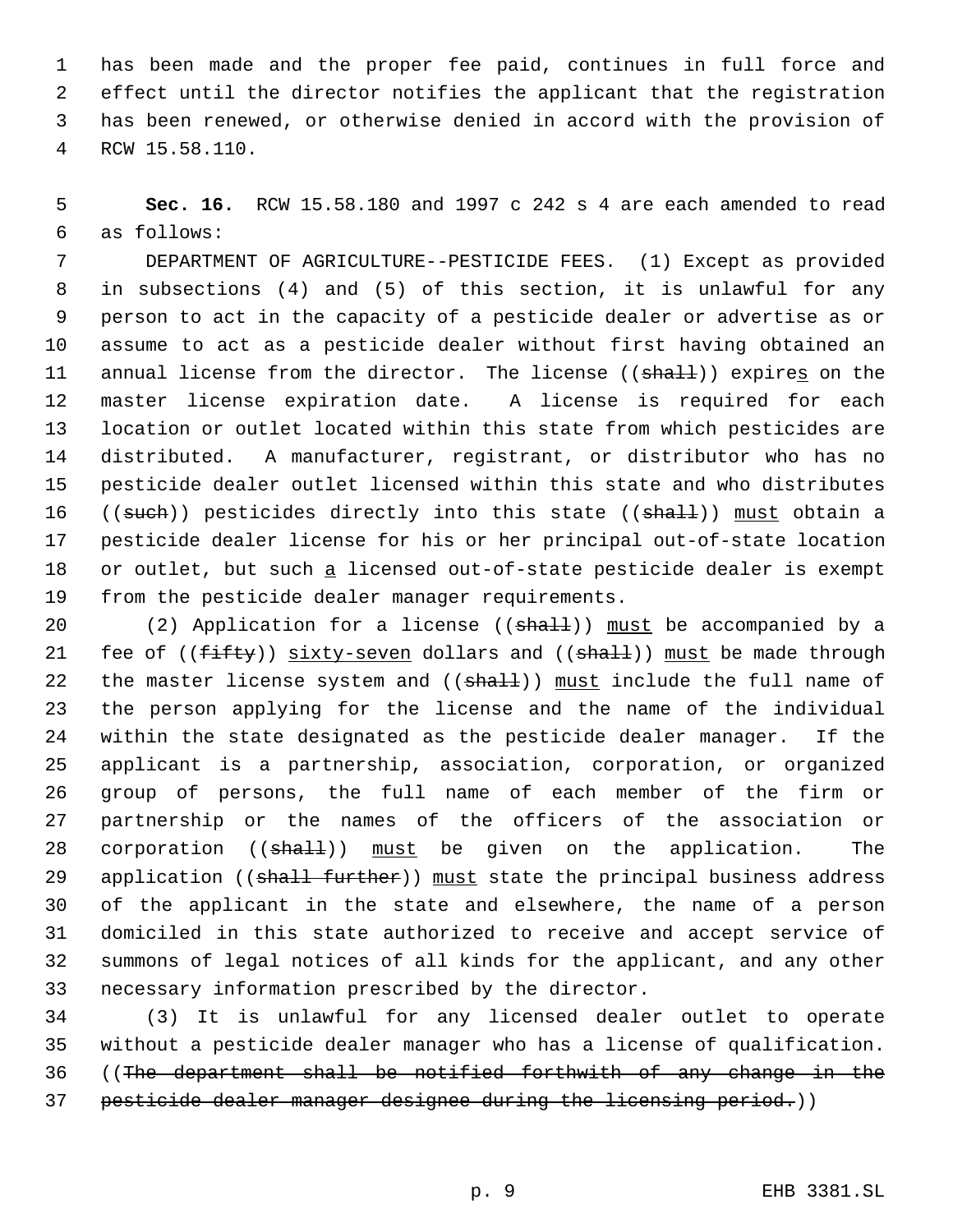(4) This section does not apply to (a) a licensed pesticide applicator who sells pesticides only as an integral part of the 3 applicator's pesticide application service when ((such)) pesticides are 4 dispensed only through apparatuses used for ((such)) pesticide application, or (b) any federal, state, county, or municipal agency that provides pesticides only for its own programs.

 (5) A user of a pesticide may distribute a properly labeled pesticide to another user who is legally entitled to use that pesticide without obtaining a pesticide dealer's license if the exclusive purpose of distributing the pesticide is keeping it from becoming a hazardous waste as defined in chapter 70.105 RCW.

 **Sec. 17.** RCW 15.58.200 and 1997 c 242 s 5 are each amended to read as follows:

 DEPARTMENT OF AGRICULTURE--PESTICIDE FEES. The director shall require each pesticide dealer manager to demonstrate to the director knowledge of pesticide laws and rules; pesticide hazards; and the safe distribution, use and application, and disposal of pesticides by satisfactorily passing a written examination after which the director shall issue a license of qualification. Application for a license 20 ((shall)) must be accompanied by a fee of ((twenty-five)) thirty-three 21 dollars. The pesticide dealer manager license ((shall be an annual 22 <del>license expiring</del>)) expires annually on a date set by rule by the director.

 **Sec. 18.** RCW 15.58.205 and 2003 c 212 s 5 are each amended to read as follows:

26 (1) ((Except as provided in subsection  $(2)$  of this section,)) No individual may perform services as a structural pest inspector or advertise that they perform services of a structural pest inspector without obtaining a structural pest inspector license from the director. The license expires annually on a date set by rule by the director. Application for a license must be on a form prescribed by 32 the director and must be accompanied by a fee of  $((f<sub>orty-five</sub>))$  sixty dollars.

 (2) The following are exempt from the application fee requirement 35 (( $of$  subsection  $(1)$ )) of this section when acting within the 36 authorities of their existing licenses issued under this chapter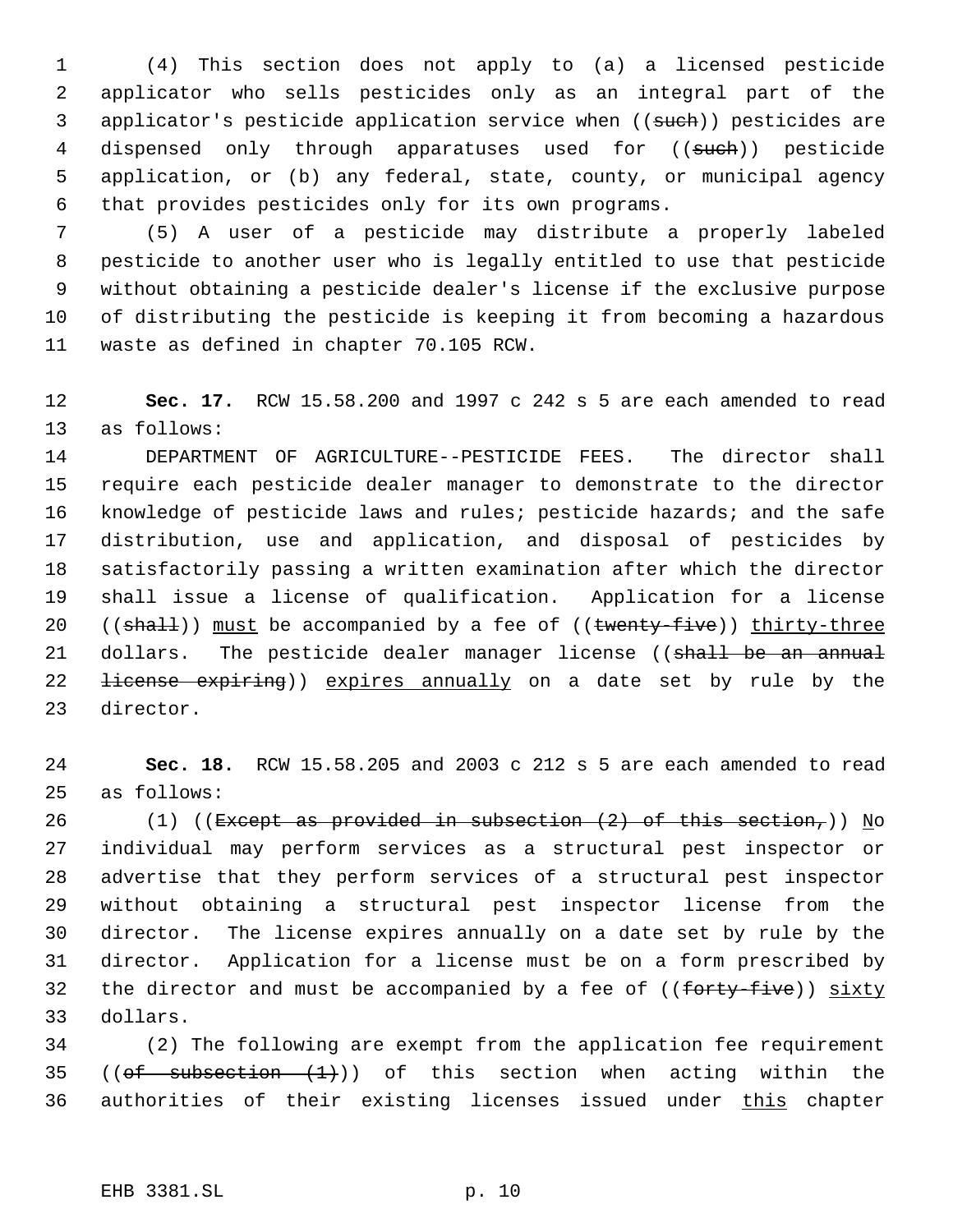1 ((<del>15.58</del>)) or chapter 17.21 RCW: Licensed pest control consultants; licensed commercial pesticide applicators and operators; licensed private-commercial applicators; and licensed demonstration and research applicators.

 (3) The following are exempt from the structural pest inspector licensing requirement: Individuals inspecting for damage caused by wood destroying organisms if the inspections are solely for the purpose of: (a) Repairing or making specific recommendations for the repair of the damage, or (b) assessing a monetary value for the structure inspected. Individuals performing wood destroying organism inspections that incorporate but are not limited to the activities described in (a) 12 or (b) of this subsection are not exempt from the structural pest inspector licensing requirement.

14 (4) ((Persons holding a valid license to act as a structural pest 15 inspector on July 1, 2003, are exempt from this requirement until 16 expiration of that license.

 $(5)$ )) A structural pest inspector license is not valid for conducting a complete wood destroying organism inspection unless the inspector owns or is employed by a business with a structural pest inspection company license.

 **Sec. 19.** RCW 15.58.210 and 2003 c 212 s 4 are each amended to read as follows:

23 DEPARTMENT OF AGRICULTURE--PESTICIDE FEES. (1) ((<del>Except as</del> 24 provided in subsection  $(2)$  of this section,)) No individual may perform services as a pest control consultant without obtaining a license from 26 the director. The license ( $(\text{shalt})$ ) expires annually on a date set by 27 rule by the director. Application for a license ((shall)) must be on 28 a form prescribed by the director and  $((shall))$  must be accompanied by 29 a fee of ((forty-five)) sixty dollars.

 (2) The following are exempt from the licensing requirements of 31 ((subsection  $(1)$  of)) this section when acting within the authorities of their existing licenses issued under chapter 17.21 RCW: Licensed commercial pesticide applicators and operators; licensed private- commercial applicators; and licensed demonstration and research applicators. The following are also exempt from the licensing 36 requirements of  $((subsection + 1) - of))$  this section: Employees of federal, state, county, or municipal agencies when acting in their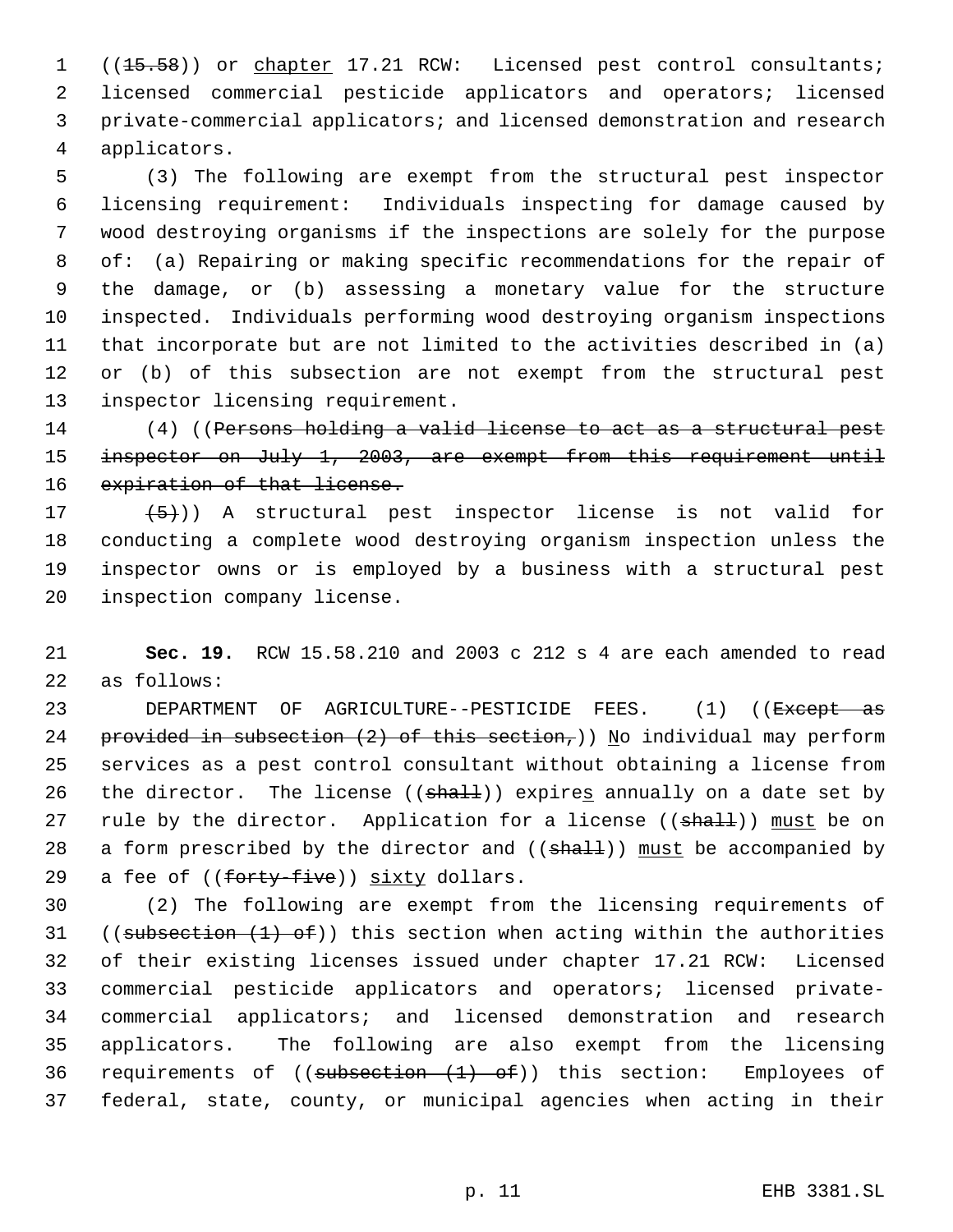official governmental capacities; and pesticide dealer managers and employees working under the direct supervision of the pesticide dealer manager and only at a licensed pesticide dealer's outlet.

 **Sec. 20.** RCW 15.58.220 and 1997 c 242 s 7 are each amended to read as follows:

 DEPARTMENT OF AGRICULTURE--PESTICIDE FEES. For the purpose of this section public pest control consultant means any individual who is employed by a governmental agency or unit to act as a pest control 9 consultant (( $a$ s defined in RCW  $15.58.030(28)$ )). No person (( $shall$ )) 10 may act as a public pest control consultant without first obtaining a 11 license from the director. The license ((shall)) expires annually on a date set by rule by the director. Application for a license 13 ((shall)) must be on a form prescribed by the director and ((shall)) 14 must be accompanied by a fee of ((twenty-five)) thirty-three dollars. Federal and state employees whose principal responsibilities are in pesticide research, the jurisdictional health officer or a duly authorized representative, public pest control consultants licensed and working in the health vector field, and public operators licensed under RCW 17.21.220 shall be exempt from this licensing provision.

 **Sec. 21.** RCW 17.21.070 and 1997 c 242 s 11 are each amended to read as follows:

22 DEPARTMENT OF AGRICULTURE--PESTICIDE FEES. It ((shall be)) is unlawful for any person to engage in the business of applying pesticides to the land of another without a commercial pesticide applicator license. Application for a commercial applicator license 26 ((shall)) must be accompanied by a fee of ((one hundred seventy)) two hundred fifteen dollars and in addition a fee of twenty-seven dollars for each apparatus, exclusive of one, used by the applicant in the 29 application of pesticides((: PROVIDED, That the provisions of this section shall not apply to any person employed only to operate any apparatus used for the application of any pesticide, and in which such person has no financial interest or other control over such apparatus other than its day to day mechanical operation for the purpose of 34 applying any pesticide)).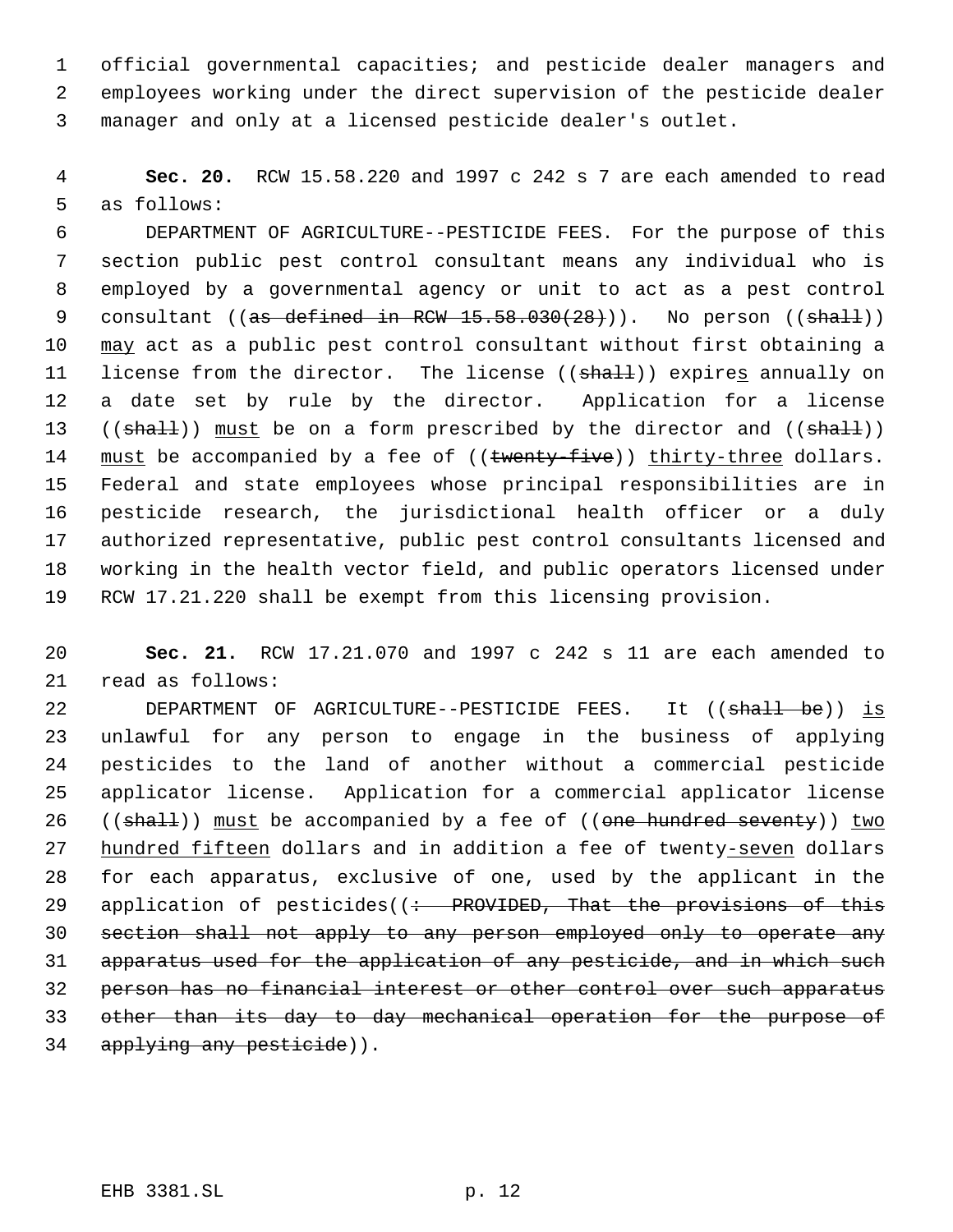**Sec. 22.** RCW 17.21.110 and 1997 c 242 s 12 are each amended to read as follows:

3 DEPARTMENT OF AGRICULTURE--PESTICIDE FEES. It ((shall be)) is unlawful for any person to act as an employee of a commercial pesticide applicator and apply pesticides manually or as the operator directly in charge of any apparatus which is licensed or should be licensed under 7 ((the provisions of)) this chapter for the application of any pesticide, without having obtained a commercial pesticide operator license from the director. The commercial pesticide operator license 10 ((shall be)) is in addition to any other license or permit required by law for the operation or use of any such apparatus. Application for a 12 commercial operator license ((shall)) must be accompanied by a fee of 13 ((fifty)) sixty-seven dollars. ((The provisions of)) This section 14 ((shall)) does not apply to any individual who is a licensed commercial pesticide applicator.

 **Sec. 23.** RCW 17.21.122 and 1997 c 242 s 13 are each amended to read as follows:

18 DEPARTMENT OF AGRICULTURE--PESTICIDE FEES. It ((shall be)) is unlawful for any person to act as a private-commercial pesticide applicator without having obtained a private-commercial pesticide applicator license from the director. Application for a private-22 commercial pesticide applicator license ((shall)) must be accompanied 23 by a fee of ((twenty-five)) thirty-three dollars.

 **Sec. 24.** RCW 17.21.126 and 2004 c 100 s 2 are each amended to read as follows:

 DEPARTMENT OF AGRICULTURE--PESTICIDE FEES. It is unlawful for any person to act as a private applicator, limited private applicator, or rancher private applicator without first complying with requirements determined by the director as necessary to prevent unreasonable adverse effects on the environment, including injury to the pesticide applicator or other persons, for each specific pesticide use.

 (1) Certification standards to determine the individual's competency with respect to the use and handling of the pesticide or class of pesticides for which the private applicator, limited private 35 applicator, or rancher private applicator is certified ((shall)) must be relative to hazards of the particular type of application, class of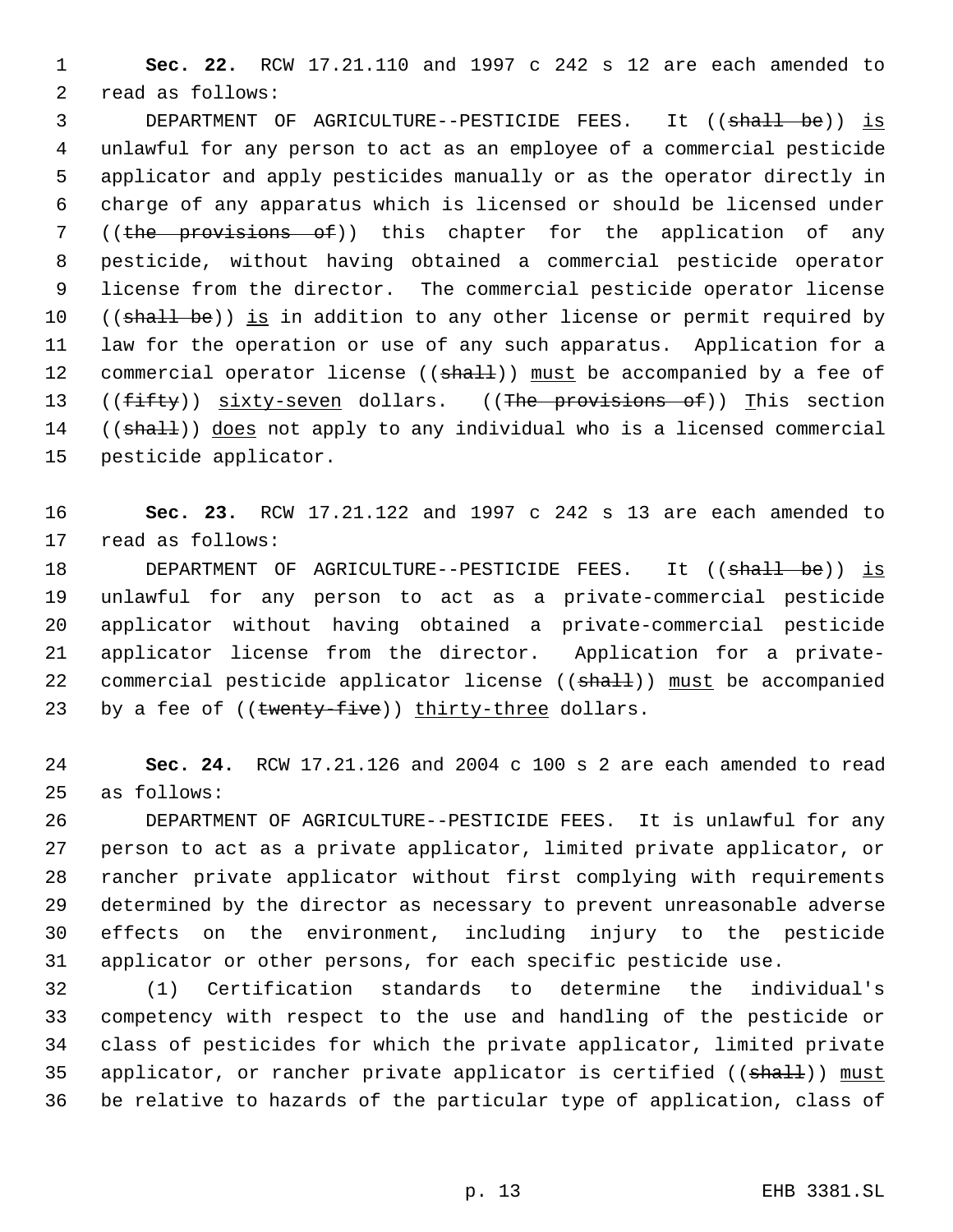pesticides, or handling procedure. In determining these standards the 2 director ((shall)) must take into consideration standards of the EPA and is authorized to adopt these standards by rule.

 (2) Application for a private applicator or a limited private 5 applicator license((<del>, or the renewal of such licenses under RCW</del>  $17.21.132(4)$ , shall)) must be accompanied by a fee of ((twenty-five)) 7 thirty-three dollars. Application for a rancher private applicator 8 license( $(-$ or renewal of such license under RCW  $17.21.132(4)$ , shall)) 9 must be accompanied by a fee of ((seventy-five)) one hundred dollars. Individuals with a valid certified applicator license, pest control consultant license, or dealer manager license who qualify in the appropriate statewide or agricultural license categories are exempt from the private applicator, limited private applicator, or rancher private applicator fee requirements. However, licensed public pesticide operators, otherwise exempted from the public pesticide operator license fee requirement, are not also exempted from the fee requirements under this subsection.

 **Sec. 25.** RCW 17.21.129 and 1997 c 242 s 15 are each amended to read as follows:

 DEPARTMENT OF AGRICULTURE--PESTICIDE FEES. Except as provided in RCW 17.21.203, it is unlawful for a person to use or supervise the use of any experimental use pesticide or any restricted use pesticide on small experimental plots for research purposes when no charge is made for the pesticide and its application without a demonstration and research applicator's license.

26 (1) Application for a demonstration and research license ((shall)) 27 must be accompanied by a fee of ((twenty-five)) thirty three dollars.

28 (2) Persons licensed ((in accordance with)) under this section are exempt from the requirements of RCW 17.21.160, 17.21.170, and 17.21.180.

 **Sec. 26.** RCW 17.21.220 and 1997 c 242 s 17 are each amended to read as follows:

 DEPARTMENT OF AGRICULTURE--PESTICIDE FEES. (1) All state agencies, municipal corporations, and public utilities or any other governmental 35 ((agency shall be)) agencies are subject to ((the provisions of)) this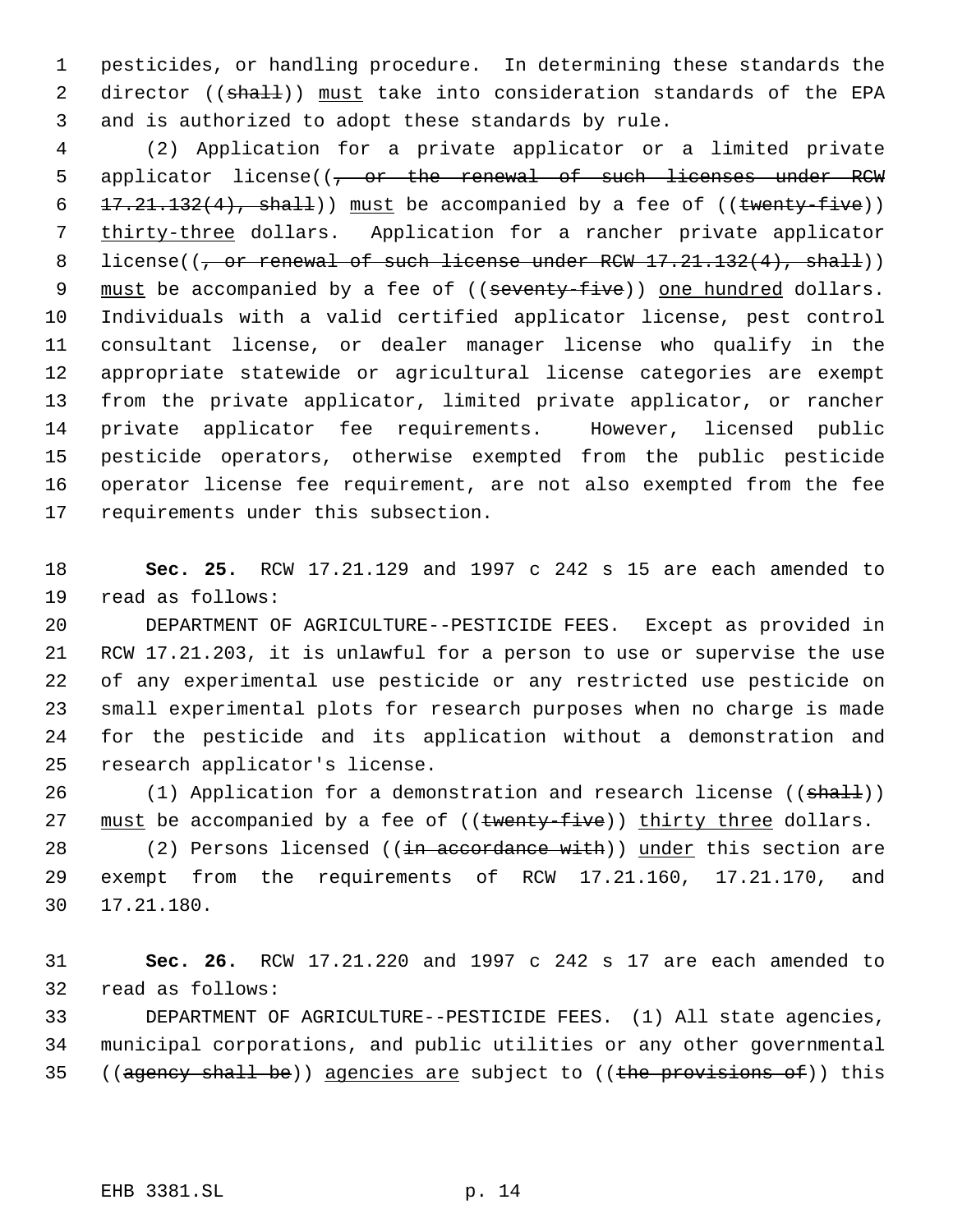1 chapter and its rules ((adopted thereunder concerning the application 2 of pesticides)).

3 (2) It ((shall be)) is unlawful for any employee of a state agency, municipal corporation, public utility, or any other government agency to use or to supervise the use of any restricted use pesticide, or any pesticide by means of an apparatus, without having obtained a public operator license from the director. Application for a public operator 8 license ((shall)) must be accompanied by a fee of ((twenty-five)) 9 thirty-three dollars. The fee ((shall)) does not apply to public operators licensed and working in the health vector field. The public 11 operator license ((shall be)) is valid only when the operator is acting as an employee of a government agency.

 (3) The jurisdictional health officer or his or her duly authorized representative is exempt from this licensing provision when applying pesticides that are not restricted use pesticides to control pests other than weeds.

17 (4) ((Such)) Agencies, municipal corporations, and public utilities 18 ((shall be)) are subject to legal recourse by any person damaged by 19 such application of any pesticide, and ((such)) action may be brought 20 in the county where the damage or some part ((thereof)) of the damage occurred.

 NEW SECTION. **Sec. 27.** DEPARTMENT OF AGRICULTURE--PESTICIDE FEES. Sections 15 through 26 of this act take effect January 1, 2009.

 NEW SECTION. **Sec. 28.** A new section is added to chapter 16.36 RCW to read as follows:

 DEPARTMENT OF AGRICULTURE--ANIMAL INSPECTION. (1) The director may adopt rules establishing fees for:

 (a) The establishment and inspection of animal holding facilities authorized under this chapter;

 (b) The inspection and monitoring of animals in authorized animal holding facilities; and

 (c) Special inspections of animals or animal facilities that the director may provide at the request of the animal owner or interested persons.

 (2) The fees shall, as closely as practicable, cover the cost of the service provided.